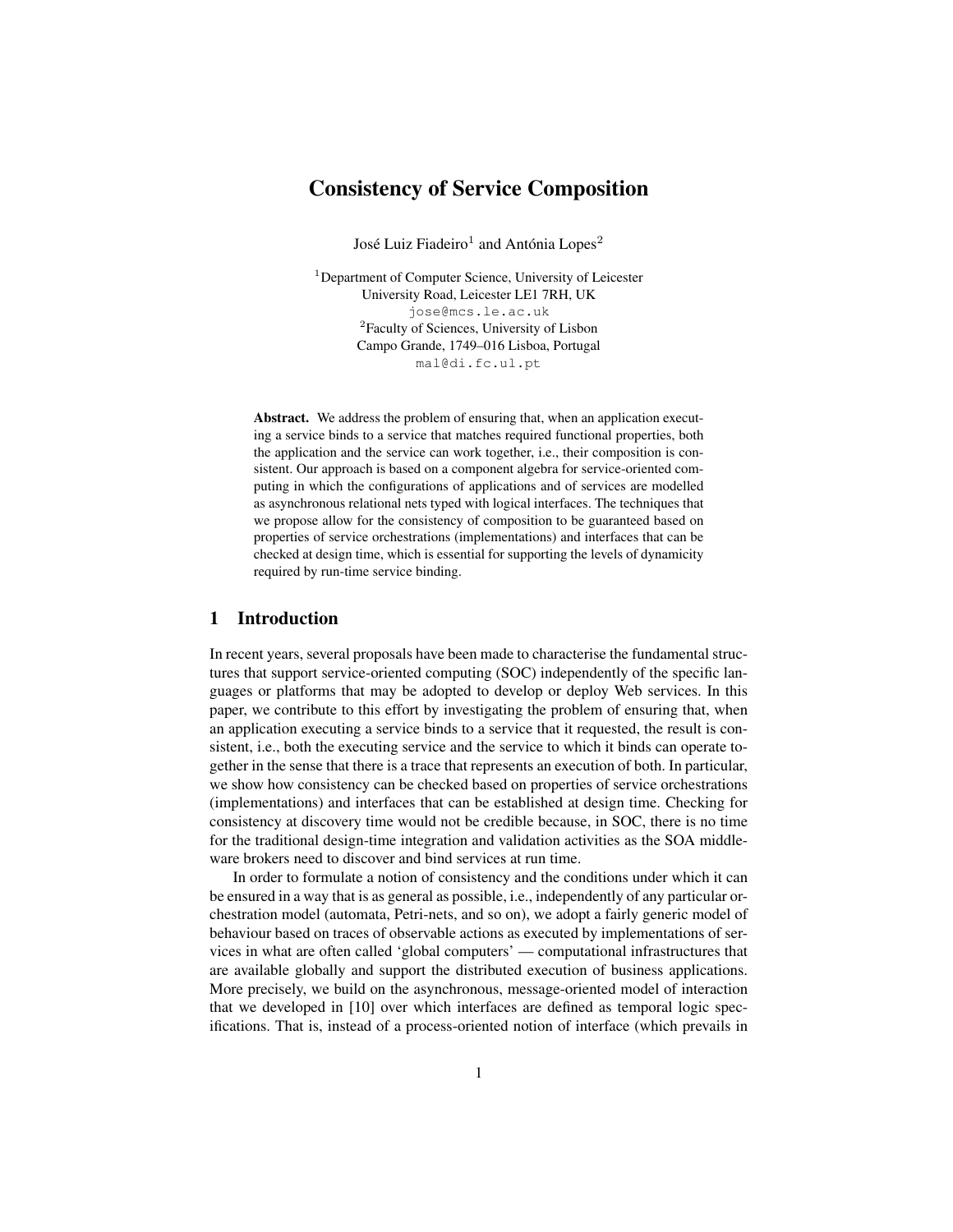most approaches to service orchestration and choreography), we adopt a declarative one that follows in the tradition of logic-oriented approaches to concurrent and distributed system design (as also adopted in [8] for component-based design). One advantage of this approach is that we are able to distinguish between what can be checked at design time to ensure consistency of binding (based on implementations) and what needs to be checked at discovery (run) time to ensure compatibility (based on interfaces).

Having this in mind, in Section 2, we introduce some basic definitions around tracebased models of behaviour and revisit and reformulate, in a more general setting, the notion of asynchronous relational net (ARN) proposed in [10]. In Section 3, we define consistency and prove a sufficient condition for the composition of two consistent ARNs to be consistent, which is based on the notion of safety property. Finally, in Section 4, we discuss which logics support interfaces for ARNs that implement safety properties and propose one such logic that is sufficiently expressive for SOC.

Related work. Most formal approaches that have been proposed for either service choreography or orchestration are process-oriented, for example through automata, labelled transition systems or Petri-Nets. In this context, several notions of compatibility have been studied aimed at ensuring that services are composable. Compatibility in this context may have several different meanings. For example, [16] addresses the problem of ensuring that, at service-discovery time, requirements placed by a requester service are matched by the discovered services — the requirements of the requester are formulated in terms of a graph-based model of a protocol that needs to be simulated by the BPEL orchestration of any provided service that can be discovered. That is, compatibility is checked over implementations. However, one has to assume that the requester has formulated its requirements in such a way that, once bound to a discovered service that meets the requirements, its implementation will effectively work together with that of the provided service in a consistent way — a problem not addressed in that paper.

A different approach is proposed in [6] where compatibility is tested over the interfaces of services (not their implementations), which is simpler and more likely to be effective because a good interface should hide (complex) information that is not relevant for compatibility. A limitation of this approach is that it is based on a (synchronous) method-invocation model of interaction: as argued in [13], web-service composition languages such BPEL (the Business Process Execution Language [20]) rely on an (asynchronous) message-passing model, which is more adequate for interactions that need to run in a loosely-coupled operating environment. An example of an asynchronous framework is the class of automata-based models proposed in [5,7,11], which is used for addressing a number of questions that arise in *choreography*, namely the realisability of conversation protocols among a fixed number of peers in terms of the local behaviour generated by implementations of the peers. Our interest is instead in how dependencies on external services that need to be discovered can be reflected in the interface of a peer and in determining properties of such interfaces that can guarantee that the *orchestration* of the peer can bind to that of a discovered service in a way that ensures consistency of the joint behaviour.

In this respect, the notions of interface that are proposed in [6] do not clearly separate between interfaces for clients of the service and interfaces for providers of required external services, i.e., the approach is not formulated in the context of run-time ser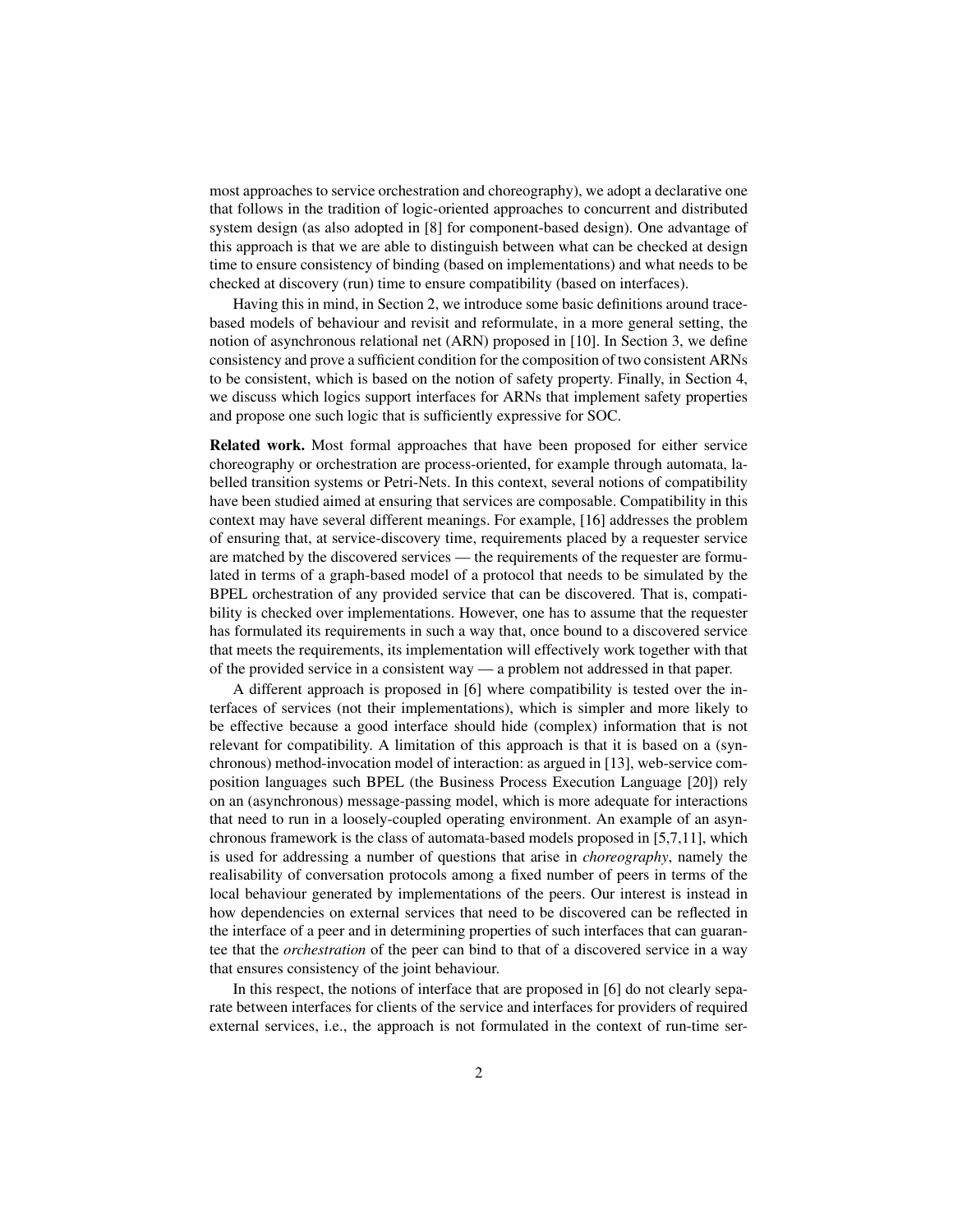vice discovery and binding. Furthermore, [6] does not propose a model of composition of implementations (what is called a component algebra in [8]) so one has to assume that implementations of services with compatible interfaces, when composed, are 'consistent'. The interface and component algebra that we proposed in [10] makes a clear distinction between interfaces for services provided and services requested. Our model, which extends the framework proposed by de Alfaro and Henzinger for componentbased systems [8], is based on an asynchronous version of relational nets adapted to SCA (the Service Component Architecture [17]) and defines a component algebra that is is compositional in relation to the binding of required with provided service interfaces. The purpose of this paper is precisely to formulate a notion of consistency at the level of the component algebra through which one can ensure, at design time, that matching required with provided services at the interface level leads to a consistent implementation of the composite service when binding the implementations of the requester and the provider services.

# 2 Asynchronous relational nets

#### 2.1 Trace-based models of behaviour

The processes that execute in SOC are typically reactive and interactive. Their behaviour can be observed in terms of the actions that they perform. For simplicity, we use a linear model, i.e., we observe streams of actions (which we call segments). In order not to constrain the environment in which processes execute and communicate, we take traces that capture complete behaviours to be infinite and we allow several actions to occur 'simultaneously', i.e. the granularity of observations may not be so fine that we can always tell which of two actions occurred first. Observing an empty set of actions in a trace reflects an execution step during which a process is idle, i.e., a step performed by the environment without the involvement of the process.

More precisely, given a set A (of actions), a *trace*  $\lambda$  over A is an element of  $(2^A)^\omega$ , i.e., an infinite sequence of sets of actions. We denote by  $\lambda(i)$  the i-th element of  $\lambda$ , by  $\lambda_i$  the prefix of  $\lambda$  that ends at  $\lambda(i)$ , and by  $\lambda^i$  the suffix of  $\lambda$  that starts at  $\lambda(i)$ . A *segment* over A is an element of  $(2^{A})^*$ , i.e., a finite sequence of sets of actions. We use  $\pi \prec \lambda$  to mean that the segment  $\pi$  is a prefix of  $\lambda$ . Given  $A' \subseteq A$ , we denote by  $(\pi \cdot A')$  the segment obtained by extending  $\pi$  with  $A'$ .

#### Definition 1 (Property and Closure) *Let* A *be an alphabet.*

- $-$  *A* property *A over A is a subset of*  $(2^A)^\omega$ .
- $\overline{A}$  *Given*  $\Lambda \subseteq (2^A)^\omega$ , we define  $\Lambda^f = \{π\in (2^A)^* : \exists λ\in \Lambda(π\prec λ)\}$  the set of prefixes *of traces in* Λ*, also called the* downward closure *of* Λ*.*
- $\vec{A}$  Given  $\Lambda \subseteq (2^{\overline{A}})^{\omega}$ , we define  $\overline{\Lambda} = {\lambda \in (2^{\overline{A}})^{\omega} : \forall \pi \prec \lambda} (\pi \in \Lambda^f) }$  the set of traces *whose prefixes are in* Λ*, also called the* closure *of* Λ*.*
- $-$  *A property*  $\Lambda$  *is said to be closed iff*  $\Lambda \supseteq \overline{\Lambda}$ *.*

The closure operator is defined according to the Cantor topology on  $(2^A)^\omega$  used in [1] for characterising safety and liveness properties (see also [4]). In that topology, the closed sets are the safety properties (and the dense ones are the liveness properties).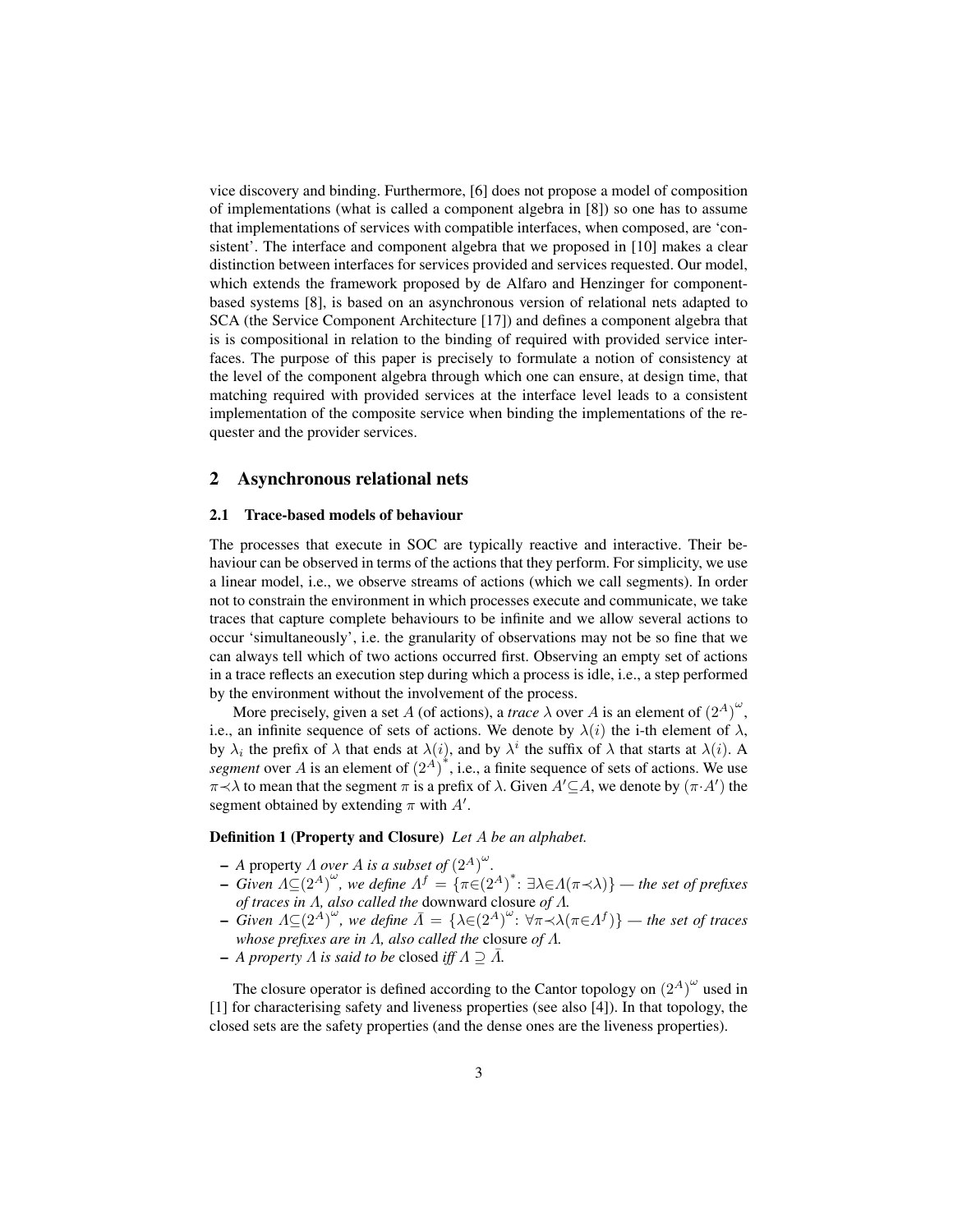Functions between sets of actions, which we call alphabet maps, are useful for defining relationships between individual processes and the networks in which they operate. Alphabet maps induce translations that preserve and reflect closed properties:

Proposition and Definition 2 (Translation) *Let* σ:A→B *be a function (alphabet map).*

- *For every*  $\lambda' \in (2^B)^\omega$ , we define  $\lambda' \mid_{\sigma} \in (2^A)^\omega$  pointwise as  $\lambda' \mid_{\sigma} (i) = \sigma^{-1}(\lambda'(i))$ .
- *For every set*  $\Lambda \subseteq (2^A)^\omega$ , we define  $\sigma(\Lambda) = \frac{1}{\sigma} \sigma^{-1}(\Lambda) = \frac{\lambda' \in (2^B)^\omega : \lambda' |_{\sigma} \in \Lambda\}.$
- $-$  *For every closed property*  $\Lambda$  *over*  $A$ *,*  $\sigma(\Lambda)$  *is a closed property over*  $B$ *.*
- $\blacktriangleright$  *For every closed property*  $\Lambda'$  *over B,*  $\Lambda' |_{\sigma}$  *is a closed property over A.*

Notice that every alphabet map  $\sigma$  defines a contravariant translation  $\sigma$  between traces by taking the inverse image of the set of actions performed at each step.

#### 2.2 Asynchronous Relational Nets

In this section, we revisit the component algebra proposed in [10] based on the notion of asynchronous relational net (ARN). The main difference is that, where in [10] we formalised ARNs in terms of logical specifications, we are now interested in behaviours (model-theoretic properties) so that we can define and analyse consistency in logicindependent terms. We revisit specifications in the context of interfaces in Sec. 4.

In an asynchronous communication model, interactions are based on the exchange of messages that are transmitted through channels. We organise messages in sets that we call ports: a *port* is a finite set (of messages). Ports are communication abstractions that are convenient for organising networks of processes as formalised below.

Every message belonging to a port has an associated *polarity*: − if it is an outgoing message (published at the port) and  $+$  if it is incoming (delivered at the port). Therefore, every port M has a partition  $M^- \cup M^+$ . The actions of sending (publishing) or receiving (being delivered) a message m are denoted by m! and  $m_i$ ; respectively. In the literature, one typically finds  $m$ ? for the latter. In our model, we use  $m$ ? for the action of processing the message and  $m_i$  for the action of discarding the message: as discussed later, processes cannot refuse the delivery of messages but they should be able to discard them, for example if they arrive outside the protocol expected by the process.

More specifically, if  $M$  is a port:

- Given  $m∈M^-$ , the set of actions associated with m is  $A_m = \{m!\}.$
- Given  $m \in M^+$ ,  $A_m = \{m_i, m_i, m_k\}$
- The set of actions associated with M is  $A_M = \bigcup_{m \in M} A_m$ .

A *process* consists of a finite set  $\gamma$  of mutually disjoint ports — i.e., each message that a process can exchange belongs to exactly one of its ports — and a non-empty property  $\Lambda$  over  $A_{\gamma} = \bigcup_{M \in \gamma} A_M$  defining the behaviour of the process.

Interactions in ARNs are established through channels. A *channel* consists of a set M of messages and a non-empty property  $\Lambda$  over the alphabet  $A_M = \{m!, m; : m \in M\}$ . Channels connect processes through their ports. Given ports  $M_1$  and  $M_2$  and a channel  $\langle M, \Lambda \rangle$ , a *connection* between  $M_1$  and  $M_2$  via  $\langle M, \Lambda \rangle$  consists of a pair of injective maps  $\mu_i: M \to M_i$  such that  $\mu_i^{-1}(M_i^+) = \mu_j^{-1}(M_j^-)$ ,  $\{i, j\} = \{1, 2\}$  — i.e., a connection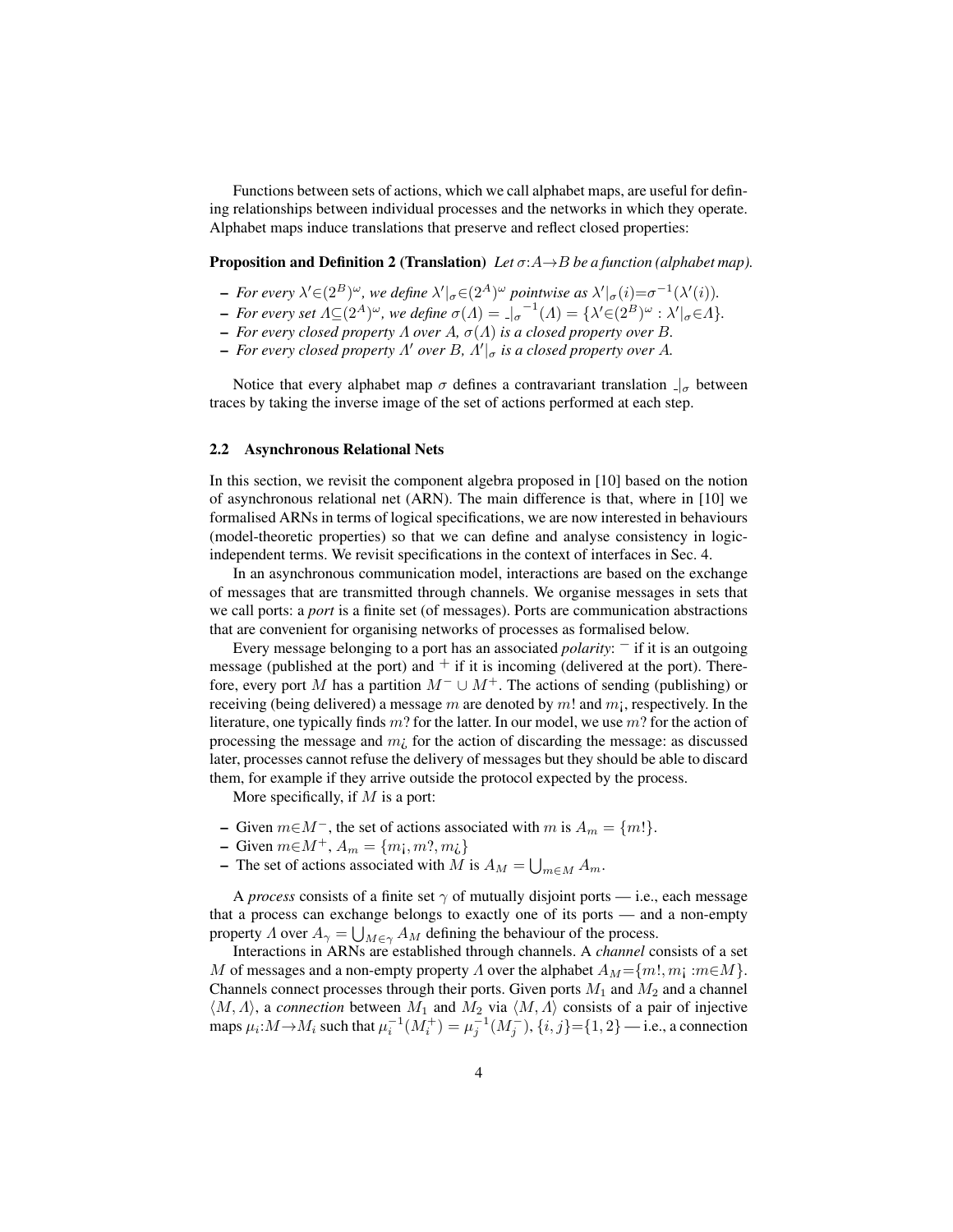establishes a correspondence between the two ports such that any two messages that are connected have opposite polarities. Each injection  $\mu_i$  is called the *attachment* of M to  $M_i$ . We denote the connection by the triple  $\langle M_1 \stackrel{\mu_1}{\longleftrightarrow} M \stackrel{\mu_2}{\longrightarrow} M_2, \Lambda \rangle$ .

Definition 3 (Asynchronous relational net) *An asynchronous relational net (ARN)* α *consists of:*

- $-$  *A simple finite graph*  $\langle P, C \rangle$  *where P is a set of nodes and C is a set of edges. Note that each edge is an unordered pair*  $\{p, q\}$  *of nodes.*
- $-$  *A labelling function that assigns a process*  $\langle \gamma_p, \Lambda_p \rangle$  *to every node p and a connection*  $\langle \gamma_c, \Lambda_c \rangle$  *to every edge c such that:* 
	- If  $c = \{p, q\}$  then  $\gamma_c$  is a pair of attachments  $\langle M_p \stackrel{\mu_p}{\longleftrightarrow} M_c \stackrel{\mu_q}{\longrightarrow} M_q \rangle$  for some  $M_p \in \gamma_p$  *and*  $M_q \in \gamma_q$ *.*
	- If  $\gamma_{\{p,q\}} = \langle M_p \stackrel{\mu_p}{\leftarrow} M_{\{p,q\}} \stackrel{\mu_q}{\rightarrow} M_q \rangle$  and  $\gamma_{\{p,q'\}} = \langle M'_p \stackrel{\mu'_p}{\leftarrow} M_{\{p,q'\}} \stackrel{\mu'_{q'}}{\rightarrow} M'_{q'} \rangle$  with  $q \neq q'$ , then  $M_p \neq M'_{p'}$ .

*We also define the following sets:*

- $A_p = p.A_{\gamma_p}$  is the language associated with the node p.
- $A_{\alpha} = \bigcup_{p \in P} A_p$  is the language associated with  $\alpha$ .
- $A_c = \langle p_- \circ \mu_p, q_- \circ \mu_q \rangle (A_{M_c})$  is the language associated with  $\gamma_c$ : $\langle M_p \not\stackrel{\mu_p}{\leftarrow} M_c \not\stackrel{\mu_q}{\rightarrow} M_q \rangle$ .
- $\mathcal{A}_{\alpha} = {\lambda \in (2^{A_{\alpha}})^{\omega} : \forall p \in P(\lambda|_{p} \in \Lambda_{p}) \land \forall c \in C(\lambda|_{c} \in \Lambda_{c})}.$

We often refer to the ARN through the quadruple  $\langle P, C, \gamma, \Lambda \rangle$  where  $\gamma$  returns the set of ports of the processes that label the nodes and the pair of attachments of the connections that label the edges, and  $\Lambda$  returns the corresponding properties. The fact that the graph is simple — undirected, without self-loops or multiple edges — means that all interactions between two given processes are supported by a single channel and that no process can interact with itself. The graph is undirected because, as already mentioned, channels are bidirectional. Furthermore, different channels cannot share ports.

We take the set  $\Lambda_{\alpha}$  to define the set of possible traces observed on  $\alpha$  — those traces over the alphabet of the ARN that are projected to traces of all its processes and channels. The alphabet of  $A_{\alpha}$  is itself the union of the alphabets of the processes involved translated by prefixing all actions with the node from which they originate.

Notice that nodes and edges denote *instances* of processes and channels, respectively. Different nodes (resp. edges) can be labelled with the same process (resp. channel), i.e., processes and channels act as *types*. This is why it is essential that, in the ARN, it is possible to trace actions to the instances of processes where they originate (all the actions of channels are mapped to actions of processes through the attachments so it is enough to label actions with nodes).

In general, not every port of every process (instance) of an ARN is necessarily connected to a port of another process. Such ports provide the points through which the ARN can interact with other ARNs. An *interaction-point* of an ARN  $\alpha = \langle P, C, \gamma, \Lambda \rangle$ is a pair  $\langle p, M \rangle$  such that  $p \in P$ ,  $M \in \gamma_p$  and there is no edge  $\{p, q\} \in C$  labelled with a connection that involves M. We denote by  $I_{\alpha}$  the collection of interaction-points of  $\alpha$ .

Interaction-points are used in the notion of composition of ARNs [10]: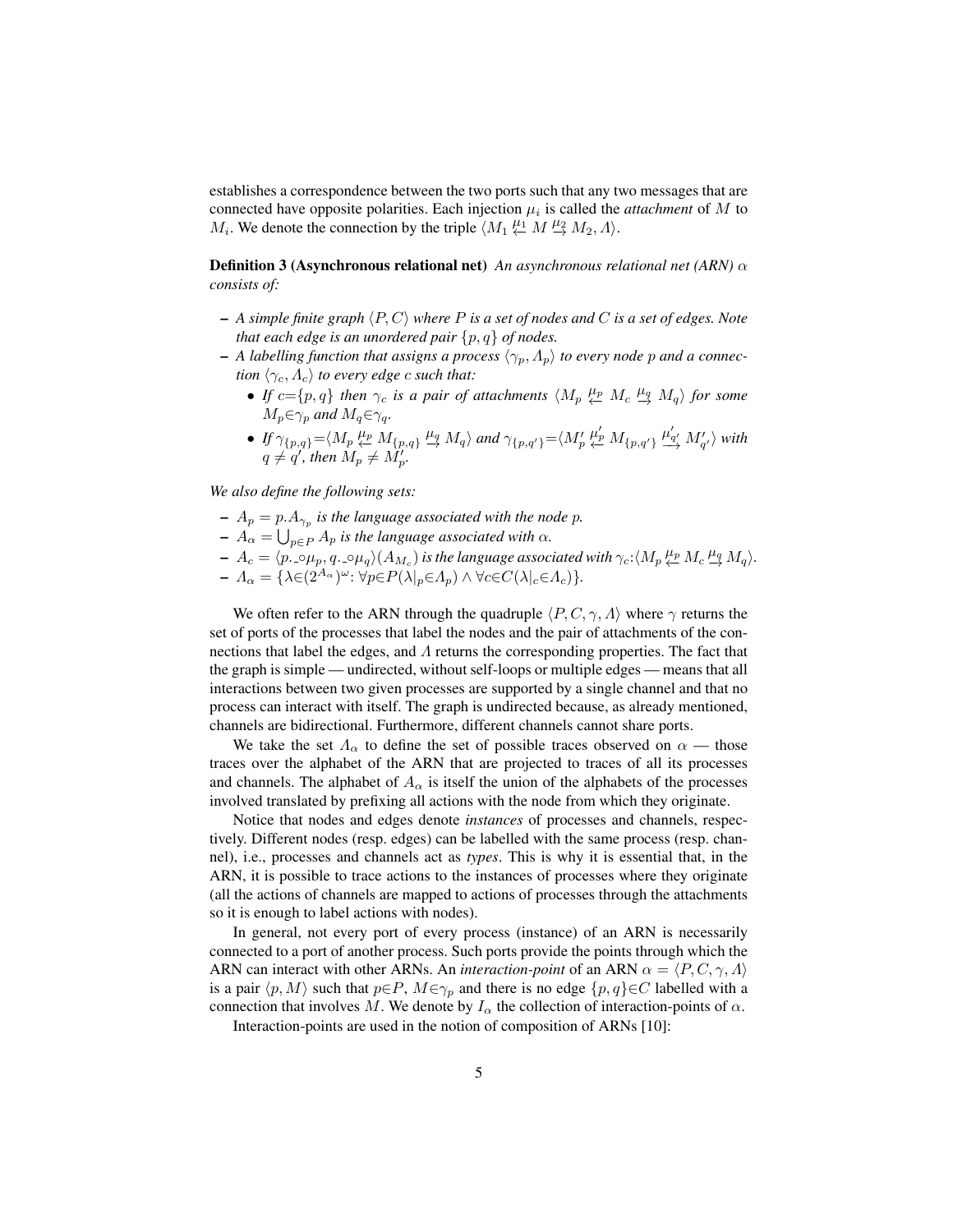**Proposition and Definition 4 (Composition of ARNs)** Let  $\alpha_1 = \langle P_1, C_1, \gamma_1, \Lambda_1 \rangle$  and  $\alpha_2 = \langle P_2, C_2, \gamma_2, \Lambda_2 \rangle$  *be ARNs such that*  $P_1$  *and*  $P_2$  *are disjoint, and a family*  $w^i =$  $\langle M_1^i \stackrel{\mu^i_1}{\leftarrow} M \stackrel{\mu^i_2}{\rightarrow} M_2^i, \Psi^i \rangle$   $(i = 1 ... n)$  of connections for interaction-points  $\langle p_1^i, M_1^i \rangle$  of  $\alpha_1$  and  $\langle p_2^i, M_2^i \rangle$  of  $\alpha_2$  such that  $p_1^i \neq p_1^j$  if  $i \neq j$  and  $p_2^i \neq p_2^j$  if  $i \neq j$ . The composition

$$
\alpha_1 \mid \mid_{\langle p_1^i, M_1^i \rangle, w^i, \langle p_2^i, M_2^i \rangle}^{i=1...n} \alpha_2
$$

is the ARN whose graph is  $\langle P_1\cup P_2,C_1\cup C_2\cup\bigcup_{i=1...n}\{p_1^i,p_2^i\}\rangle$  and whose labelling *function coincides with that of*  $\alpha_1$  *and*  $\alpha_2$  *on the corresponding subgraphs, and assigns* to the new edges  $\{p_1^i, p_2^i\}$  the label  $w^i$ .

In order to illustrate the notions introduced in the paper, we consider a simplified bank portal that mediates the interactions between clients and the bank in the context of different business operations such as the request of a credit. Fig. 1 depicts an ARN with two interconnected processes that implement this business operation. Process *Clerk* is responsible for the interaction with the environment and for making decisions on credit requests, for which it relies on an external process  $RiskEvalaator$  that is able to evaluate the risk of the transaction. The graph of this ARN consists of two nodes  $c$ :Clerk and  $e:RiskEvaluator$  and an edge  $\{c, e\}:w_{ce}$  where:

- *Clerk* is a process with two ports:  $L_c$  and  $R_c$ . In port  $L_c$ , the process receives messages creditReq and accept and sends approved, denied and transferDate. Port  $R_c$  has outgoing message *getRisk* and incoming message *riskV alue*. The *Clerk's* behaviour is as follows: immediately after the delivery of the first  $creditReg$  message on port  $L_c$ , it publishes  $getRisk$  on  $R_c$ ; then it waits five time units for the delivery of  $riskValue$ , upon which it either publishes *denied* or *approved* (we abstract from the criteria that it uses for deciding on the credit); if  $riskValue$  does not arrive by the deadline, *Clerk* publishes *denied* on  $L_c$ ; after sending *approved* (if ever), *Clerk* waits twenty time units for the delivery of accept, upon which it sends transferDate; all other deliveries of creditReq and accept are discarded. The property that corresponds to this behaviour is denoted by  $\Lambda_c$  in Fig. 1.
- *RiskEvaluator* is a process with a single port  $(L_e)$  with incoming message request and outgoing message result. Its behaviour is quite simple: every time request is delivered, it takes no more than three time units to publish *result*. The property that corresponds to this behaviour is denoted by  $\Lambda_e$  in Fig. 1.
- The port  $R_c$  of *Clerk* is connected with the port  $L_e$  of *RiskEvaluator* through  $w_{ce}:\stackrel{L}{\left\langle R_c\right\rangle}\stackrel{\mu_e}{\leftarrow}\{m,n\}\stackrel{\mu_c}{\rightarrow}L_e,\Lambda_w\rangle,$  with  $\mu_c=\stackrel{\frown}{\{m\rightarrow\;getRisk,n\;\mapsto\;riskValue\}},$  $\mu_e=\{m \mapsto request, n \mapsto result\}$ . The corresponding channel is reliable: it ensures to delivering getRisk, which *RiskEvaluator* receives as request, and it ensures to delivering *result*, which *Clerk* receives as  $riskValue$ , both without any delay. The property that corresponds to this behaviour is denoted by  $\Lambda_w$  in Fig. 1.

# 3 Consistency

An important property of ARNs, and the one that justifies this paper, is consistency:

**Definition 5 (Consistent ARN)** *An ARN*  $\alpha$  *is said to be* consistent *if*  $\Lambda_{\alpha}$  *is not empty.*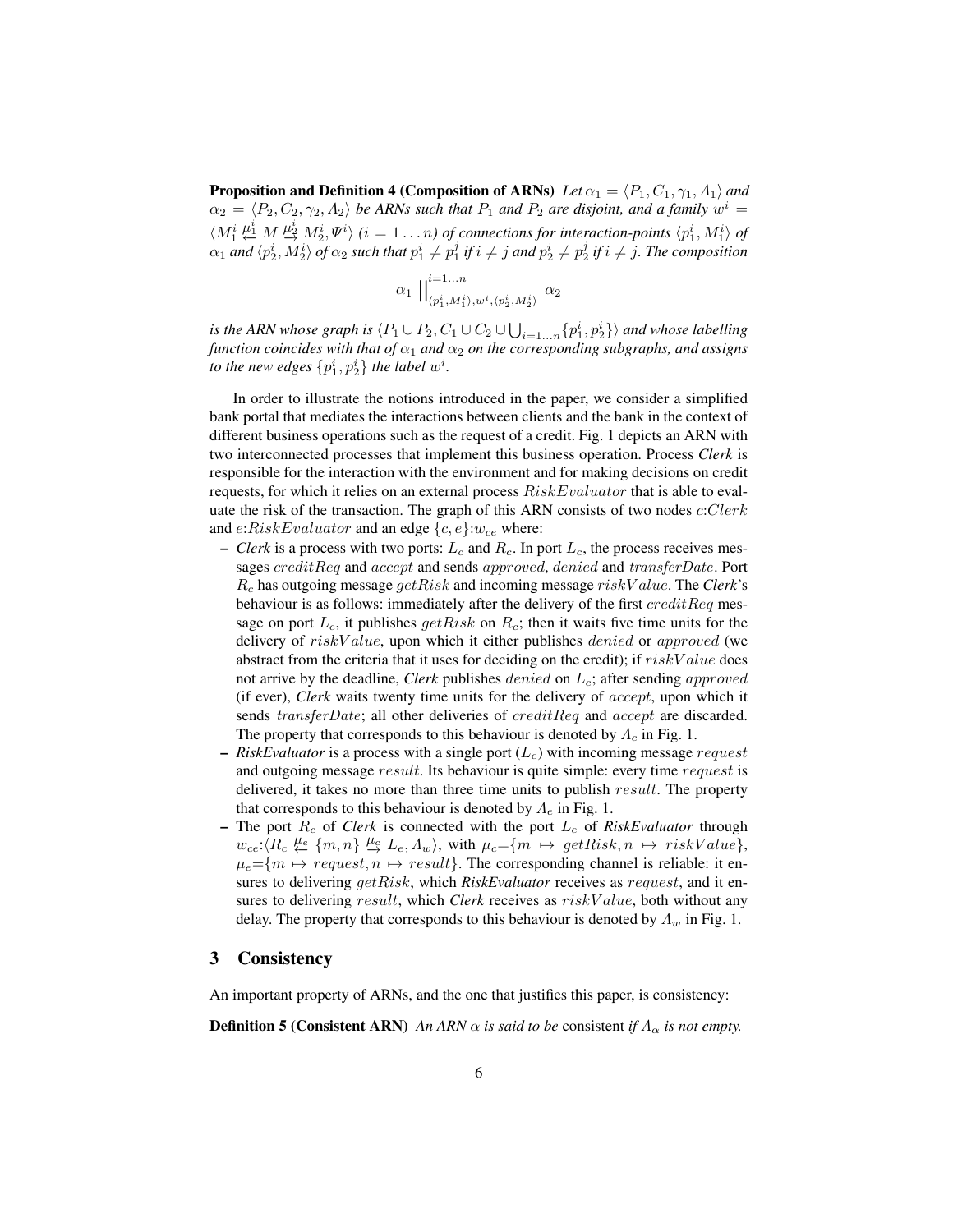

Fig. 1. An example of an ARN with two processes connected through a channel.

Consistency means that the processes, interconnected through the channels, can cooperate and generate at least a joint trace. Naturally, one cannot expect every ARN to be consistent as the interference established through the connections may make it impossible for the processes involved to make progress together. Therefore, some important questions, which this paper attempts to answer, are: *How can one check that an ARN*  $\alpha$  is consistent without calculating the set  $\Lambda_{\alpha}$ ? How can one guarantee that the com*position of two consistent ARNs is consistent based on properties of the ARNs and the interconnections that can be checked at design time?*

In order to answer these questions, we are going to discuss a related property: the ability to make (finite) progress no matter the segment that the ARN has executed, which we call progress-enabledness. We show that, for certain classes of ARNs, progress-enabledness implies consistency. We also provide sufficient conditions for the composition of two progress-enabled ARNs to be progress-enabled that can be checked at design time.

#### 3.1 Progress-enabled ARNs

Consistency is about infinite behaviours, i.e., it concerns the ability of all processes and channels to generate a full joint trace. However, it does not guarantee that, having engaged in a joint partial trace (finite segment), the processes can proceed: it may happen that a joint partial trace is not a prefix of a joint (full) trace, which would be undesirable as it is not possible for individual processes to anticipate what other processes will do — as discussed in Sec. 4, interconnections in the context of SOC are established at run time based on interfaces that capture *what* processes do, not *how* they do it. This is why, in [10], we introduced another useful property of ARNs: that, after any joint partial trace, a joint step can be performed.

Definition 6 (Progress-enabled ARN) *For every ARN* α*, let*

$$
\varPi_{\alpha}=\{\pi{\in}2^{A_{\alpha}}^*:\forall p{\in}P(\pi|_p{\in}\varLambda^f_p)\wedge\forall c{\in}C(\pi|_c{\in}\varLambda^f_c)\}
$$

*We say that*  $\alpha$  *is progress-enabled iff*  $\forall \pi \in \Pi_{\alpha}$ .  $\exists A \subseteq A_{\alpha}(\pi \cdot A) \in \Pi_{\alpha}$ .

The set  $\Pi_{\alpha}$  consists of all the partial traces that the processes and channels can jointly engage in. Notice that, as long as the processes and channels involved in  $\alpha$  are consistent,  $\Pi_{\alpha}$  is not empty: it contains at least the empty trace!

Therefore, by itself, being progress-enabled does not guarantee that an ARN is consistent: moving from finite to infinite behaviours requires the analysis of what happens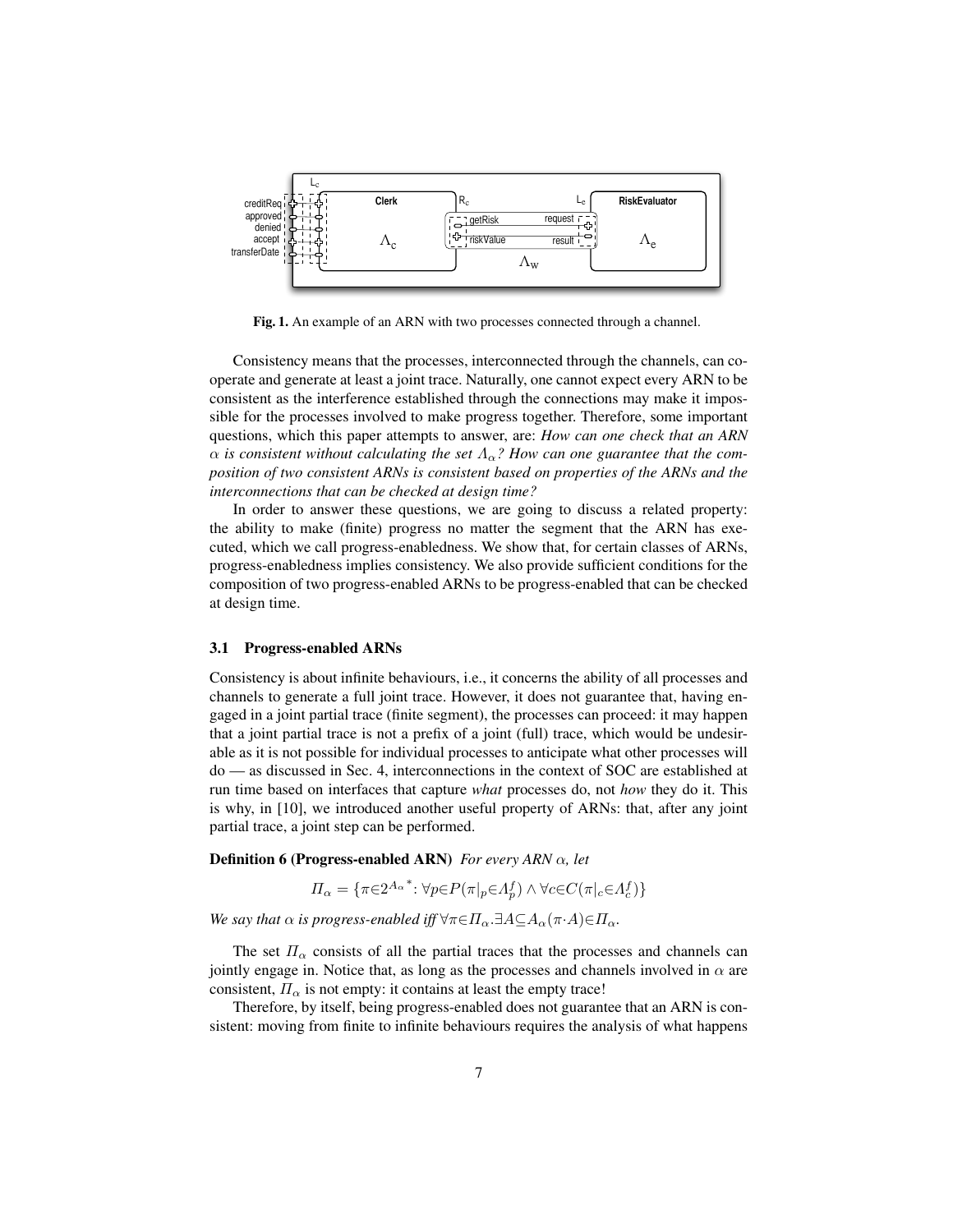'at the limit'. A progress-enabled but inconsistent ARN guarantees that all the processes and channels will happily make joint progress but at least one will be prevented from achieving a successful full trace at the limit. Therefore, it seems justifiable that we look for a class of ARNs for which being progress-enabled implies consistency, which we do in the next subsection. However, in relation to the points that we raised at the beginning of this section, we still need to show that, by investigating a stronger property (being progress-enabled and consistent), we have not made the questions harder to answer.

In [10], we also identified properties of ARNs and channels that guarantee that the composition of two progress-enabled ARNs is progress-enabled: that processes are able to buffer incoming messages, i.e., to be 'delivery-enabled', and that channels are able to buffer published messages, i.e., to be 'publication-enabled'.

**Definition 7 (Delivery-enabled)** Let  $\alpha = \langle P, C, \gamma, \Lambda \rangle$  be an ARN,  $\langle p, M \rangle \in I_\alpha$  one of its  $\hat{a}$  *interaction-points, and*  $D_{\langle p,M \rangle}$  $=$  { $p.m$ *;:*  $m$  $\in$   $M^+$  }. We say that  $\alpha$  is delivery-enabled in *relation to*  $\langle p, M \rangle$  *if, for every*  $(\pi \cdot A) \in \Pi_\alpha$  *and*  $B \subseteq D_{\langle p,M \rangle}$ ,  $(\pi \cdot B \cup (A \setminus D_{\langle p,M \rangle})) \in \Pi_\alpha$ .

That is, being delivery-enabled at an interaction point requires that any joint prefix of the ARN can be extended by any set of messages delivered at that interaction-point. Note that this does not interfere with the decision of the process to publish messages:  $B\cup (A\setminus D_{\langle p,M\rangle})$  retains all the publications present in A. Also notice that accepting the delivery of a message does not mean that a process will act on it; this is why we distinguish between executing a delivered message  $(m)$  and discarding it  $(m_i)$ . For example, the processes *Clerk* and *RiskEvaluator* informally described in Sec. 2.2 define, individually, atomic ARNs that are delivery-enabled: they put no restrictions on the delivery of messages.

**Definition 8 (Publication-enabled)** *Let*  $h = \langle M, \Lambda \rangle$  *be a channel and*  $E_h = \{m! : m \in \mathbb{R}\}$ M}*. We say that* h *is publication-enabled iff, for every* (π·A)∈Λ <sup>f</sup> *and* B⊆Eh*, we have*  $\pi \cdot (B \cup (A \backslash E_h)) \in \Lambda^f$ .

The requirement here is that any prefix can be extended by the publication of any set of messages, i.e., the channel should not prevent processes from publishing messages. Notice that this does not interfere with the decision of the channel to deliver messages:  $(B\cup(A\setminus E_h))$  retains all the deliveries present in A. An example is the channel used in Fig. 1, which we informally described in Sec. 2.2.

These two properties allow us to prove that the composition of two progress-enabled ARNs is progress-enabled [10]:

**Theorem 9** Let  $\alpha = (\alpha_1 \bigcup_{\langle p_1^i, M_1^i \rangle, w^i, \langle p_2^i, M_2^i \rangle}^{i=1...n} \alpha_2)$  be a composition of progress-enabled *ARNs where, for each*  $i=1\ldots n$ *,*  $w^i = \langle M_1^i \frac{\mu_1^i}{\leftarrow} M \frac{\mu_2^i}{\rightarrow} M_2^i, \Lambda^i \rangle$ *. If, for each*  $i{=}1\ldots n$ *,*  $i \in \mathbb{N}^i$  $\alpha_1$  is delivery-enabled in relation to  $\langle p_1^i, M_1^i \rangle$ ,  $\alpha_2$  is delivery-enabled in relation to  $\langle p_2^i, M_2^i \rangle$  and  $h^i = \langle M^i, \Lambda^i \rangle$  is publication-enabled, then  $\alpha$  is progress-enabled.

#### 3.2 Safe ARNs

The class of ARNs for which we can guarantee consistency are those that involve only closed (safety) properties (cf. Def. 1). As discussed above, progress-enabledness guarantees that all the processes and channels can progress by making joint steps but does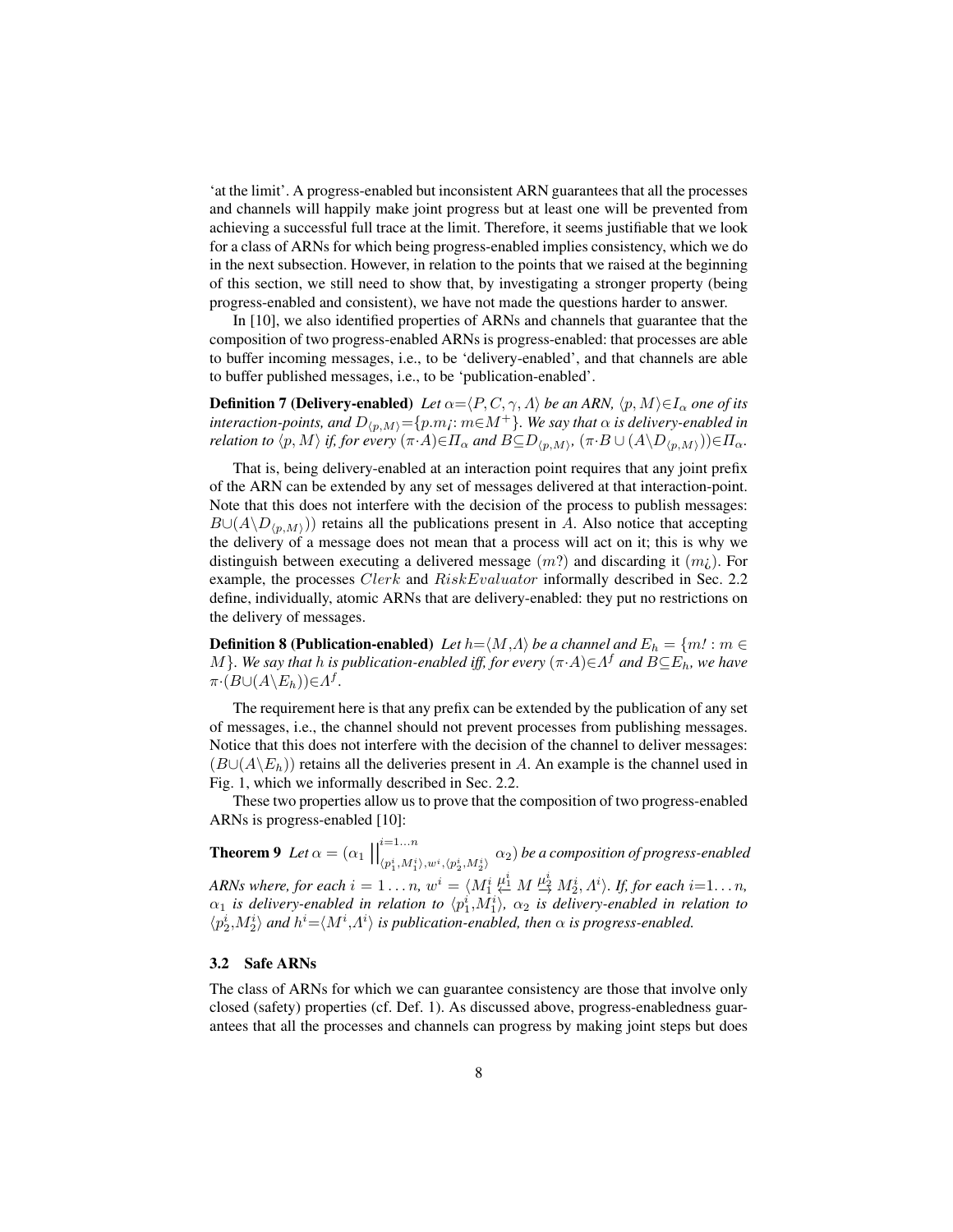not guarantee that successful full traces will be obtained at the limit. Choosing to work with safety properties essentially means that 'success' does not need to be measured at the limit, i.e., checking the ability to make 'good' progress is enough.

From a methodological point of view, restricting ARNs to safety properties is justified by the fact that, within SOC, we are interested in processes whose liveness properties are bounded (bounded liveness being itself a safety property). This is because, in typical business applications, one is interested only in services that respond within a fixed (probably negotiated) delay. In SOC, one does not offer as a service the kind of systems that, like operating systems, are not meant to terminate

**Definition 10 (Safe processes, channels and ARNs)** *A process*  $\langle \gamma, \Lambda \rangle$  *(resp. channel*  $\langle M, \Lambda \rangle$ *) is said to be* safe *if*  $\Lambda$  *is closed.* A safe ARN *is one that is labelled with safe processes and channels.*

### **Proposition 11** *For every safe ARN*  $\alpha$ *,*  $\Lambda_{\alpha}$  *is a closed (safety) property.*

*Proof.*  $\Lambda_{\alpha}$  *is the intersection of the images of the properties of the processes and channels associated with the nodes and edges of the graph. According to Prop. 2, those images are safety properties. The result follows from the fact that an intersection of closed sets in any topology is itself a closed set.*

### Theorem 12 (Consistency) *Any safe progress-enabled ARN is consistent.*

*Proof.* Given that the processes and channels in a safe ARN are consistent,  $\Pi_{\alpha}$  (cf. Def. *6) is not empty (it contains at least the empty segment*  $\epsilon$ ).  $\Pi_{\alpha}$  *can be organised as a tree, which is finitely branching because*  $A_{\alpha}$  *is finite. If the ARN is progress-enabled, the tree is infinite. By Kőnigs lemma, it contains an infinite branch*  $λ$ *.* 

*We now prove that*  $\lambda \in \Lambda_\alpha$ , *i.e.*,  $\lambda|_p \in \Lambda_p$  *for all*  $p \in P$  *and*  $\lambda|_c \in \Lambda_c$  *for all*  $c \in C$ *. Let*  $p \in P$  and  $\pi \prec \lambda|_p$ . We know that  $\pi$  is of the form  $\pi'|_p$  where  $\pi' \in \Pi_\alpha$ . Therefore,  $\pi \in \Lambda_p^f$ . *It follows that*  $\lambda|_p \in \overline{\Lambda_p}$ *. Because*  $\Lambda_p$  *is closed, we can conclude that*  $\lambda|_p \in \Lambda_p$ *. The same reasoning applies to all channels.*

Note that, in the case of non-safe ARNs, being progress-enabled is a necessary but not sufficient condition to ensure consistency. For example, consider the following two processes: P recurrently sends a given message  $m$  and  $Q$  is able to receive a message  $n$ but only a finite, though arbitrary, number of times. If these processes are interconnected through a reliable channel that ensures to delivering  $n$  every time  $m$  is published, it is easy to conclude that the resulting ARN is not consistent in spite of being progressenabled: after having engaged in any joint partial trace, both processes and the channel can proceed  $(Q$  will let the channel deliver n once more if necessary); however, they are not able to generate a full joint trace because  $P$  will want to send  $m$  an infinite number of times and  $Q$  will not allow the channel to deliver  $n$  infinitely often.

Because the composition of safe ARNs through safe channels is safe, Theo. 9 can be generalised to guarantee consistency of composition:

Corollary 13 (Consistency of composition) *The composition of safe progress-enabled ARNs is both safe and progress-enabled (and, hence, consistent) provided that interconnections are made through safe publication-enabled channels and over interactionpoints in relation to which the ARNs are delivery-enabled.*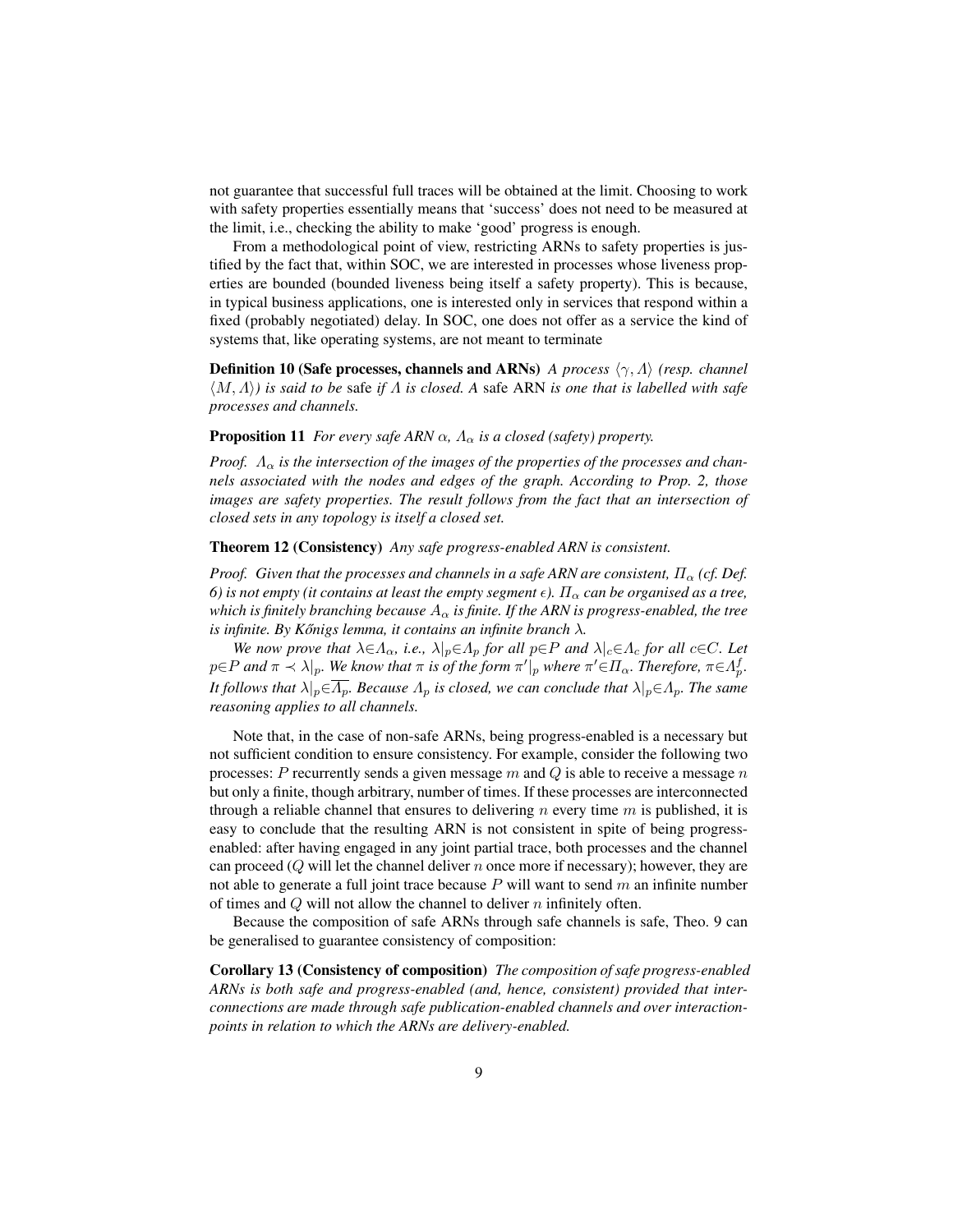It remains to determine how ARNs can be proved to be safe, progress-enabled, and delivery-enabled in relation to interaction points, and channels to be safe and publicationenabled. In this respect, another important result (see [10] for details) is that the composition of two ARNs is delivery-enabled in relation to all the interaction-points of the original ARNs that remain disconnected and in relation to which they are deliveryenabled. Therefore, because every process defines an (atomic) progress-enabled ARN (by virtue of being consistent), the proof that an ARN is progress-enabled can be reduced to checking that individual processes are delivery-enabled in relation to their ports and that the channels are publication-enabled. On the other hand, ensuring that processes and channels are safe relates to the way they are specified and implemented.

All these questions are addressed in the next section, where we also discuss how service interfaces should be specified in the context of orchestrations that are safe and progress-enabled. In particular, we show that all the properties that can guarantee consistent composition can be checked at (process/channel) design time, not at (ARN) composition time (which, in SOC, is done at run time).

# 4 Interface specifications for safe ARNs

### 4.1 Interfaces and orchestrations

Making the discovery and binding of services to be based on interfaces, not implementations, has the advantage of both simplifying those processes (as interfaces should offer a more abstract view of the behaviour of the services) and decoupling the publication of services in registries from their instantiation when needed. In [10] we proposed an interface theory for ARNs based on linear temporal logic (LTL), which distinguishes between provides- and requires-points:

- $-$  A *provides-point* r consists of a port  $M_r$  together with a consistent set of sentences  $\Phi_r$  over  $A_{M_r}$  that express what the service offers to any of its clients.
- A *requires-point* r consists of a port  $M_r$  and a consistent set of sentences  $\Phi_r$  over  $A_{M_r}$  that express what the service requires from an external service, together with a consistent set of sentences  $\Psi_r$  over  $\{m!, m; : m \in M_r\}$  that express requirements on the channel through which it expects to interact with the external service.
- Matching a requires-point of a service interface with a provides-point of another service interface amounts to checking that the specification of the latter entails that of the former.

In Fig. 2, we present an example of an interface for a credit service using a graphical notation similar to that of SCA. On the left, we have a provides-point *Customer* and, on the right, a requires-point  $IRiskEvaluator$ . The set of sentences  $\Phi_c$ , in the logic discussed in the next subsection, specifies the service offered at Customer:

- (creditReq; R (creditReq;  $\supset$   $\diamond$ <sub><10</sub>(approved! $\vee$  denied!))) either approved or *denied* are published within ten time units of the first delivery of *creditReq*.
- $\Box(approved! \supset (accept; R<sub><20</sub> (accept; \supset \Diamond <_2 transferDate)))$  if accept is received within twenty time units of the publication of approved, transferDate will be published within 2 time units.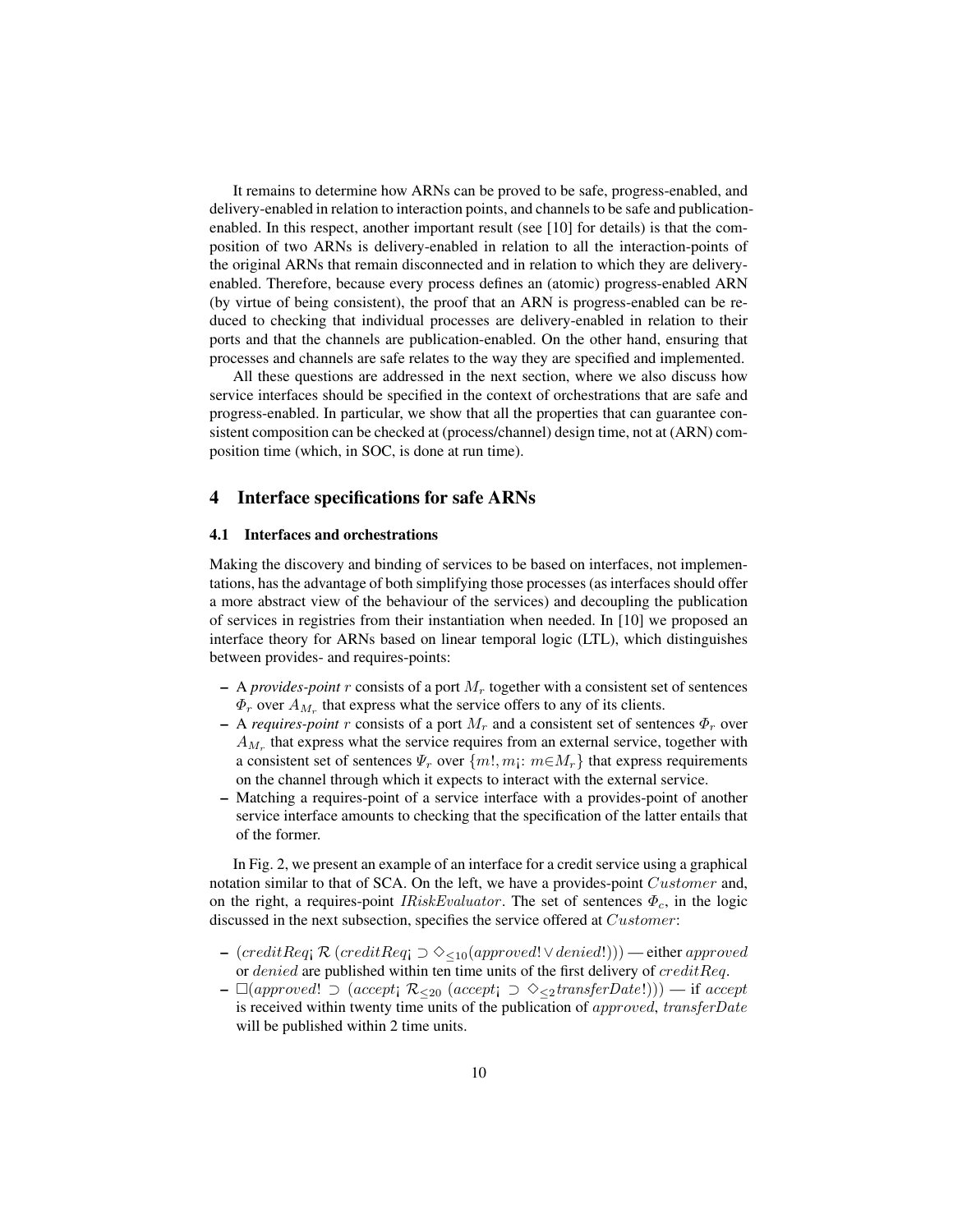The specification  $\Phi_r$  of *IRiskEvaluator* requires the external service to react to the delivery of every request by publishing result in no more than four time units:  $\Box(request \rightarrow \Diamond_{\leq 4} result).$ 

The connection with the external service is required to ensure that messages are transmitted immediately to the recipient.



Fig. 2. An example of a service interface.

An ARN orchestrates a service-interface by assigning interaction-points to interfacepoints in such a way that the behaviour of the ARN validates the specifications of the provides-points on the assumption that it is interconnected to ARNs that validate the specifications of the requires-points through channels that validate the corresponding specifications. Notice that ensuring consistency is essential because an interconnection that leads to an inconsistent composition would vacuously satisfy any specification (there would be no behaviours to check against the specification).

Therefore, in order to check that an ARN  $\alpha$  orchestrates a service-interface I:

- 1. For every requires-point r of I, we consider an ARN  $\alpha_r$  defined by a single process  $\langle M_r, \Lambda_r \rangle$  where  $\Lambda_r$  is a safety property that validates  $\Phi_r$  and makes  $\alpha_r$  deliveryenabled in relation to  $r$ , which is representative of the safe and progress-enabled ARNs that can be interconnected at  $r$ , i.e., that provides a 'canonical' orchestration of a service that offers a provides-point that matches  $r$ .
- 2. For every requires-point r of I, we consider a channel  $c_r = \langle M_r, \Lambda_r \rangle$  where  $\Lambda_r$  is a safety property that validates  $\Psi_r$  and makes the channel publication-enabled, which represents the most general channel that can be used for interconnecting an orchestration with an external service.
- 3. We consider the composition  $\alpha^*$  of  $\alpha$  with all the  $\alpha_r$  via  $\langle M_{p_r} \stackrel{\theta_r}{\leftarrow} M_r \stackrel{i d}{\rightarrow} M_r, \_$ where  $p_r$  is the interaction-point of  $\alpha$  that corresponds to the requires-point r through the mapping  $\theta_r$ : $M_r^{op} \rightarrow M_p$  (for every port M, we denote by  $M^{op}$  the port defined by  $M^{op+} = M^-$  and  $M^{op-} = M^+$ ).
- 4. For  $\alpha$  to orchestrate the interface I we require that  $\Lambda_{\alpha^*}|_{A_{M_r}} \models \Phi_r$  for every provides-point r of I. Notice that  $\Lambda_{\alpha^*}|_{A_{M_r}}$  is the projection of the traces of the composed ARN on the alphabet of the provides-point  $r$  which, by Prop. 2, is a safety property.

The question now is how to choose such canonical processes  $\langle M_r, \Lambda_r \rangle$  (and channels). Typically, in logic, the collection  $\Lambda_{\Phi_r}$  of all traces that validate  $\Phi_r$  ( $\Psi_r$  in the case of channels) would meet the requirement because any other ARN would give rise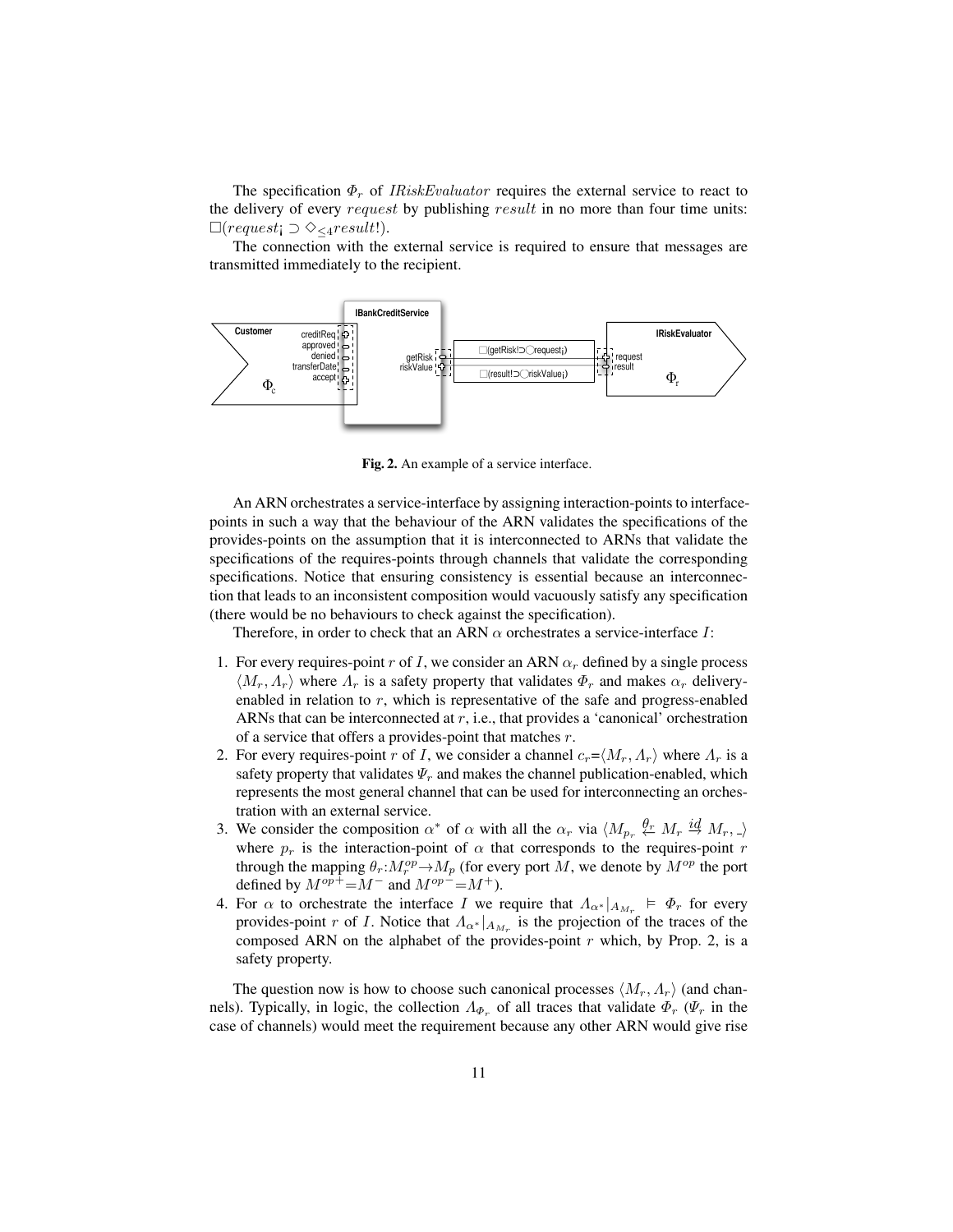to fewer traces over  $A_{M_r}$ . However, if we want to restrict ourselves to processes and channels that are safe, one has to choose interfaces in the class of specifications that denote safety properties, i.e., for which  $\Lambda_{\Phi_r}$  is closed. For example, not every specification in LTL is in that class. The same applies to provides-points because, by Prop. 2,  $\Lambda_{\alpha^*}|_{A_{M_r}}$  is a safety property. In this case, because the properties offered in a providespoints derive from the ARN that orchestrates the interface, we would need to be able to support the development of safe processes and channels from logical specifications. Therefore, we need to discuss which logics support that class of specifications.

#### 4.2 A logic of safety properties

Several extensions of LTL (e.g., Metric Temporal Logic – MTL [14]) have been proposed in which different forms of bounded liveness can be expressed through eventuality properties of the form  $\Diamond_I \phi$  where I is a time interval during which  $\phi$  is required to become true. Another logic of interest is PROMPT-LTL [15] in which, instead of a specific bound for the waiting time, one can simply express that a sentence  $\phi$  will become true within an unspecified bound  $-\Diamond_{\mathbf{p}}\phi$ . Yet another logic is PLTL [3] in which one can use variables in addition to constants to express bounds on the waiting time and reason about the existence of a bound (or of a minimal bound) for a response time.

The logic we propose to work with, which we call SAFE-LTL, is a 'safety' fragment of LTL — positive formulas with 'release' and 'next' — which corresponds to the fragment of PLTL where intervals are finite and bounded by constants. This logic can also be seen as a restricted version of Safety MTL [18] (a fully decidable fragment of MTL) where, instead of an explicit model of real-time, we adopt an implicit one in which time is measured by the natural numbers (as in PLTL). From a methodological point of view, the adoption of an implicit, discrete time model can be justified by the fact that, in SOC, one deals with 'business' time where delays are measured in discrete time units that are global (i.e., the time model is synchronous even if the interaction model is asynchronous). This is somewhat different from time-critical systems, for which a continuous time model (i.e., with no fixed minimal time unit) is more adequate.

#### Definition 14 (SAFE-LTL) *Let* A *be an alphabet.*

– *The language of* SAFE*-LTL over* A *is defined by (where* a∈A*):*

 $\phi$  ::= a | ¬a |  $\phi \vee \phi$  |  $\phi \wedge \phi$  |  $\bigcirc \phi$  |  $\phi \mathcal{R} \phi$ 

 $-$  *Sentences are interpreted over*  $\lambda \in (2^A)^\omega$  *as follows :* 

 $\lambda \models a$  *iff*  $a \in \lambda(0)$ ;  $\lambda \models \neg a$  *iff*  $a \notin \lambda(0)$ 

 $\lambda \vDash \phi_1 \land \phi_2$  *iff*  $\lambda \vDash \phi_1$  *and*  $\lambda \vDash \phi_2$ *;*  $\lambda \vDash \phi_1 \lor \phi_2$  *iff*  $\lambda \vDash \phi_1$  *or*  $\lambda \vDash \phi_2$  $\lambda \models \bigcirc \phi \text{ iff } \lambda^1 \models \phi$ 

$$
\lambda \models \phi_1 \mathcal{R} \phi_2
$$
 iff, for all j, either  $\lambda^j \models \phi_2$  or there exists  $k < j$  s.t.  $\lambda^k \models \phi_1$ 

Notice that sentences are in positive form: negation is only available for atomic propositions (actions). This allows us to define  $(a \supset \phi)$  as an abbreviation for  $(\neg a \lor \phi)$  as used in the interface specifications above. We also use  $\Box \phi$  as an abbreviation of  $(false \mathcal{R} \phi)$ .

The bounded operators used in the interface specifications given in Sec. 4.1 amount to the following abbreviations where  $t \in \mathbb{N}$ :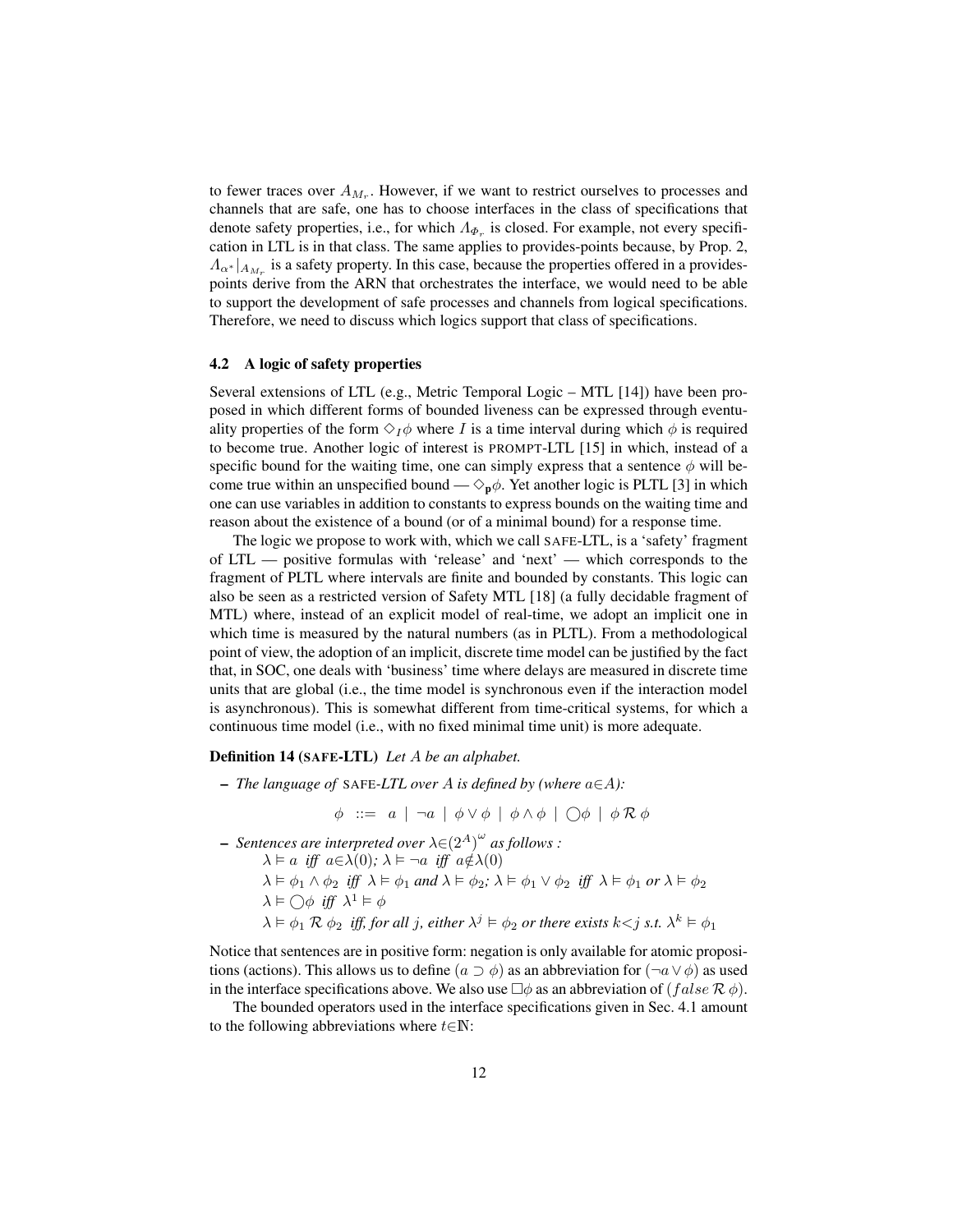- $(\phi_1 \mathcal{R}_{\leq t} \phi_2) \equiv \phi_2 \wedge (\phi_1 \vee \bigcirc \phi_2) \wedge \cdots \wedge (\phi_1 \vee \bigcirc \phi_1 \vee \cdots \vee \bigcirc^{t-1} \phi_1 \vee \bigcirc^{t} \phi_2)$
- $(\phi_1 U \vert_{\leq t} \phi_2) \equiv \phi_2 \vee (\phi_1 \wedge \bigcirc \phi_2) \vee \cdots \vee (\phi_1 \wedge \bigcirc \phi_1 \wedge \cdots \wedge \bigcirc^{t-1} \phi_1 \wedge \bigcirc^t \phi_2)$
- $\overline{\Box}_{\leq t} \overline{\phi} \equiv \overline{false} \mathcal{R}_{\leq t} \overline{\phi} \equiv \overline{\phi} \wedge \overline{\bigcirc} \phi \wedge \cdots \wedge \overline{\bigcirc}^t \phi$
- $-\hat{\otimes}_{\leq t}\phi \equiv true \, \mathcal{U}_{\leq t}\phi \equiv \phi \vee \bigcirc \phi \vee \cdots \vee \bigcirc^t\phi$

Theorem 15 (Safety) *All the sentences of* SAFE*-LTL express safety properties, i.e., for every sentence* φ*, the set of traces that satisfy it is closed.*

*Proof. See [19] for a similar logic that uses 'unless' instead of 'release'.*

Corollary 16 (Safe specifications) *It follows from the previous theorem that all specifications over* SAFE-LTL are safe, i.e., for all sets of sentences  $\Phi$ , the set  $\Lambda_{\Phi}$  of all traces  $\lambda$  *such that*  $(\lambda \models \Phi)$  *is a safety property.* 

*Proof. The results follow from the fact that the intersection of any number of closed properties is closed.*

### 4.3 Ensuring delivery/publication-enabledness

In addition to making sure that specifications generate safety properties, it is important to guarantee that specifications associated with requires-points generate processes that are delivery-enabled in relation to their port and channels that are publication-enabled. Ensuring delivery/publication-enabledness is not the same as proving that an implementation satisfies a specification because those properties are not expressible as sentences whose satisfaction can be checked over individual traces: they need to be checked over the set of all traces that satisfy the specification.

Traces are observations of the behaviours of systems that implement processes. Typical examples of (models of) such systems that are used in association with a logic are finite automata of some kind such that, for every specification  $\langle A, \Phi \rangle$ , there is a system  $S_{\Phi}$ over the alphabet A such that  $\Lambda_{S_{\Phi}} = \Lambda_{\Phi}$ . The idea is then to check delivery/publicationenabledness directly over  $S_{\Phi}$ .

In the case of LTL, systems are *non-deterministic Bücchi automata* (NBAs) [21]. An NBA over an alphabet A is a tuple of the form  $\langle Q, \delta, Q_0, Q_\infty \rangle$  where Q is a finite set of states,  $Q_0 \subseteq Q$  is the subset of initial states,  $Q_\infty \subseteq Q$  is the set of accepting states, and  $\delta: Q \times A \to 2^Q$  is the transition relation. The property defined by  $\langle Q, \delta, Q_0, Q_\infty \rangle$  is the set of infinite sequences of elements of  $A$  that, starting on an initial state, generate a run that visits at least one of the accepting states infinitely often.

In relation to safety properties, there is also a *closure* operator on NBAs [2]: the closure of  $\langle Q, \delta, Q_0, Q_\infty \rangle$  is  $\langle Q, \delta, Q_0, Q \rangle$ , i.e., the NBA obtained by making all states accepting. A reduced NBA (i.e., one in which every state leads to an accepting state) defines a safety property if and only if its closure defines the same property. Furthermore, every NBA is equivalent to a reduced one.

Therefore, given that we are interested in working with safe specifications, we can choose closed reduced NBAs as models of implementations of processes and channels. In this case, it is easy to see that all that needs to be checked for processes (resp. channels) to be delivery (resp. publication) enabled is that, from every state of the automata that implement them, the set of transitions from that state satisfies the corresponding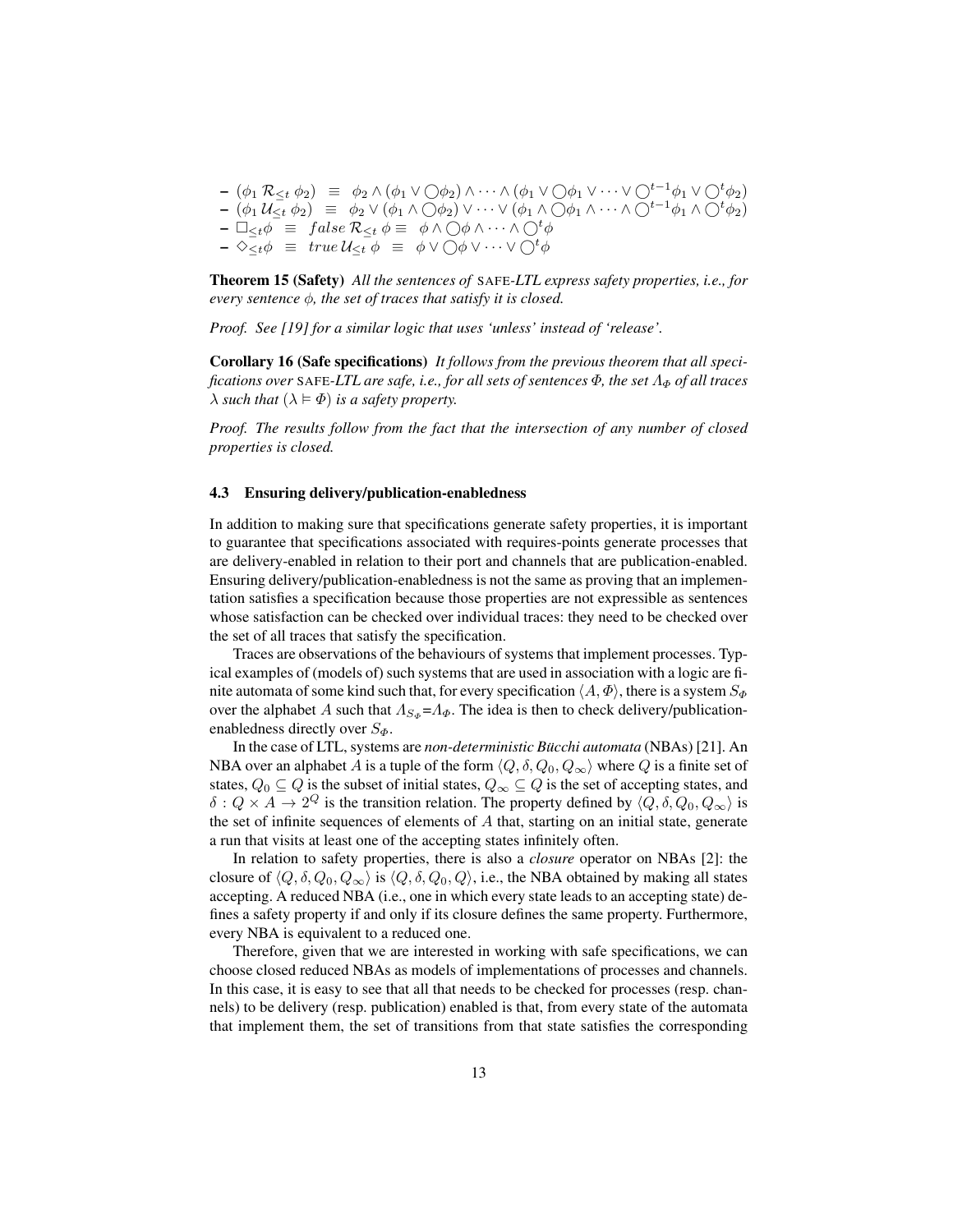property, i.e., for every set of deliveries (resp. publications), there is a transition that delivers (resp. publishes) exactly those messages. As a result, the complexity of the checking process is in the order of the product of the size of the automaton and of the sub-language of deliveries/publications.

# 5 Concluding remarks

In this paper, we discussed the problem of ensuring that the composition of orchestrations of matching service interfaces is consistent, i.e., that the orchestrations of both services can effectively work together when interconnected through the communication channels that bind them. Our findings led us to propose a refinement of the service interface and component algebra presented in [10] in which services are orchestrated by asynchronous relational nets that exhibit only safety properties (i.e., any 'bad' behaviour should be able to detected after a finite number of steps) and are progressenabled (i.e., always able to make progress, even if by remaining idle). The advantages of working with safe progress-enabled ARNs are that they are consistent (Theo. 12) and closed under composition provided that interconnections are made through channels that are safe and publication-enabled and over interaction-points in relation to which the ARNs are delivery-enabled (Cor. 13).

We also investigated the nature of the logics that should be used for specifying service interfaces and describing the processes and channels through which services are orchestrated. In particular, we exhibited a fragment of LTL in which only safety properties can be specified and argued that this fragment is expressive enough for the typical properties through which service interfaces are specified. In this setting, binding services, through the provides-points of their interfaces, to requires-points of the interfaces of discovered services, leads to a consistent composition of the service orchestrations.

Finally, we showed that, by using a logic such as SAFE-LTL, closed reduced NBAs can be used as models of implementations of safe processes and channels, and that checking processes/channels for delivery/publication enabledness can be done over those automata with a complexity that is in the order of the product of the size of the automata and of the sub-languages of deliveries/publications. Equally importantly, these checks can be made at design time, i.e., when implementations are chosen for orchestrating service interfaces. Therefore, there is no need for any additional checking to be made at discovery/run time to guarantee consistency; the only checking that needs to be made at run time is that the specifications of provides-points entail the specifications of the corresponding requires-points.

One point that we intend to investigate further concerns the interplay between consistency, safety, and the behavioural model. We intend to explore the use of sub-domains of traces that are applicable to SOC and generalise the underlying time model (and associated logic) using the notion of 'safety relative to a given condition' developed in [12]. Choosing a sub-domain can have an impact in the structure of the automata and the complexity of checking that processes and channels satisfy delivery/publication enabledness (and that ARNs orchestrate service interfaces), which are aspects that we did not have space left in the paper to analyse and explain in full.